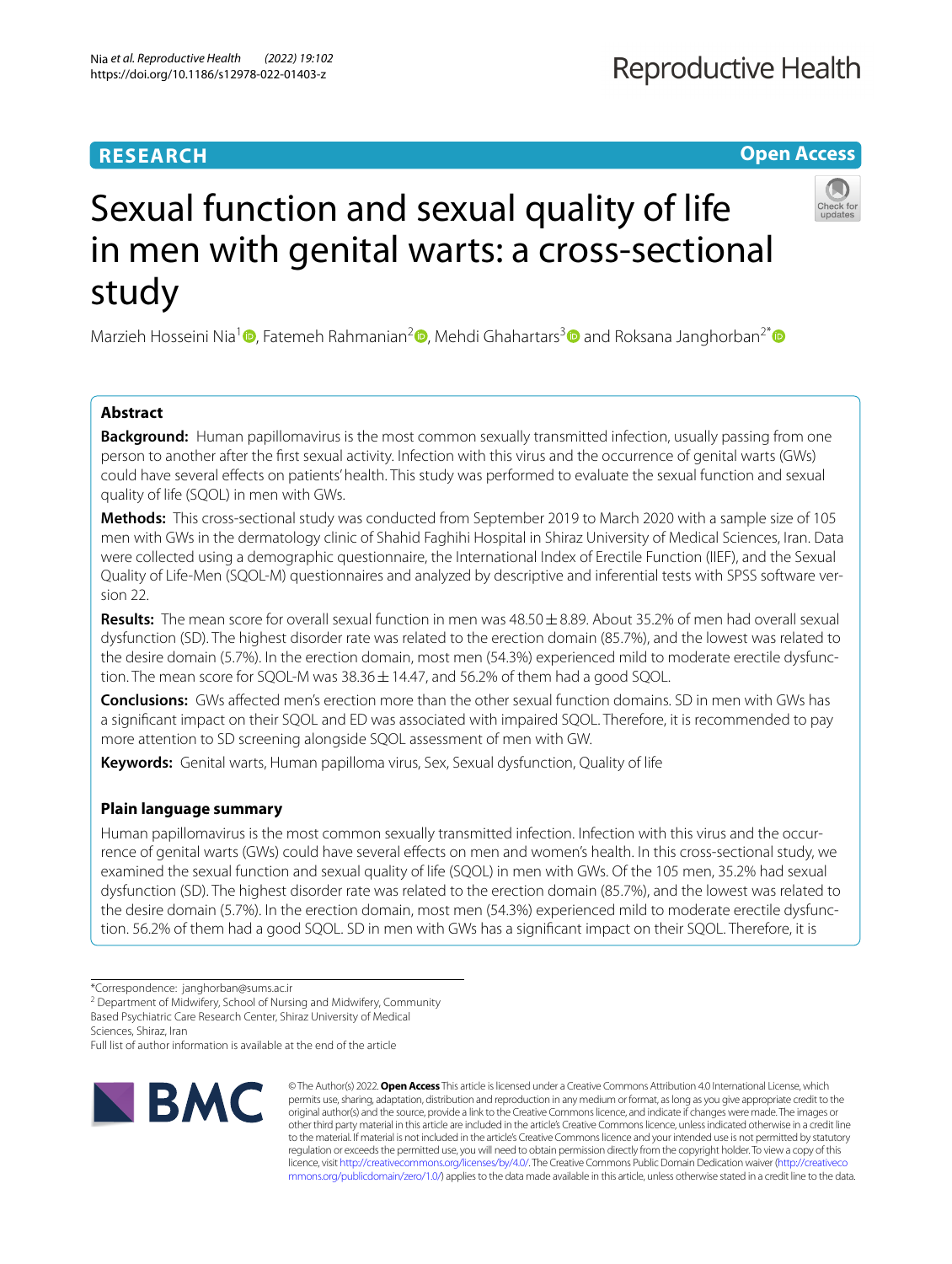recommended that assessment of sexual function and SQOL should be done when men with GWs refer to health services.

### **Background**

Genital human papillomavirus (HPV) infection is the most common sexually transmitted infections (STIs), usually passing from one person to another after the frst sexual activity [\[1](#page-5-0)]. According to the World Health Organization, in 2019, about 600 million men and women worldwide were infected by the virus [[2\]](#page-5-1). Although most studies have focused on women and the association of HPV infection with cervical cancer, the prevalence of the virus in men is also significant. The results of the National Health and Nutrition Examination Surveys between 2013 and 2014 in the United States showed that 42.2% of American men aged from 14 to 59 years have some form of genital HPV infections, and 2.23% of men in this age group reported a history of genital warts (GWs) [[3](#page-5-2), [4\]](#page-5-3). HPV and related diseases are not specifc to women, and Genital HPV can develop as GWs in both women and men. In Commercially Insured US Populations, the incidence of GWs was 1.2 cases per PY 1000 among women and 1.1 cases per PY 1000 among men, with the highest incidence among women aged from 20 to 24 years and men 25 to 29 years [\[5](#page-5-4)].

Several studies have reported GWs morbidity as a psychosocial burden, including worries, emotional and sexual efects, self-image concern, and control/life impact. However, women experienced more Burden than men. Men were also afected by the psychological effects of GWs  $[6, 7]$  $[6, 7]$  $[6, 7]$  $[6, 7]$ .

In the literature, it has been shown that STIs have negative efects on men's mental health and sexual function [[8–](#page-5-7)[10\]](#page-5-8). Some studies also indicate sexualrelated concern in men with GWs [[6](#page-5-5), [7\]](#page-5-6). Because the sexual response cycle refects biopsychosocial interaction, these concerns appear to afect sexual function, but there is limited evidence [[11](#page-5-9)].

One of the most critical issues in sexual health is the quality of sexual life. Previous studies have shown that GWs in men are associated with severe damage to their health-related quality of life [[7,](#page-5-6) [12](#page-5-10), [13\]](#page-5-11). Based on the available shreds of evidence, no studies have focused on Sexual Quality of Life-Men (SQOL-M) with GWs. Therefore, this study was designed to evaluate the sexual function and SQOL in men with GWs.

# **Methodology**

## **Study design**

This cross-sectional study was conducted from September 2019 to March 2020 in the dermatology clinic of Shahid Faghihi Hospital at Shiraz University of Medical Sciences, Iran, among men with GWs.

#### **Study population**

The study included men whose GWs were diagnosed by a dermatologist based on clinical signs in their skin. The sample size was determined by considering a confdence interval of 95%, the study power of 90% and according to data of previous study with an efect size of 0.35  $[11]$  $[11]$ . The minimum sample size of 87 was obtained; also, considering 20% of the sample loss, 105 samples were considered. Inclusion criteria included: 18 years and above (cut off age for adult men), having sex in the last 4 weeks, absence of history or current of mental illness under treatment, no use of drugs afecting sexual function (antihypertensive drugs, cardiovascular drugs, antidepressants, opiates, blood sugar regulators and amphetamines), and no chronic diseases such as diabetes, hypertension, autoimmune diseases, and heart disease. The exclusion criterion was withdrawal from the company after enrollment.

#### **Data collection**

Sociodemographic information and data about sexual orientation and sexual style were collected by a researcher-made questionnaire. Sexual function was assessed by the International Index of Erectile Function (IIEF), a self-report questionnaire. The questionnaire consists of 15 items, each of which is graded on a 5- or 6-point Likert-type response scale and examines fve domains: erection, orgasm, desire, intercourse satisfaction, and overall satisfaction. A higher score indicates better sexual function, and the maximum acceptable score of 75 indicates the best sexual status in various areas  $[14, 15]$  $[14, 15]$  $[14, 15]$ . The status of patients' erectile function was also considered as follows: 0–10 (severe erectile dysfunction (ED)), 11–16 (moderate ED), 17–21 (moderate to mild ED), 22–25 (mild ED), 26–30 (no ED) [[16](#page-5-14)].

The SQOL-M was assessed using the 11-item questionnaire. The total score is between 11 and 66, and a higher score indicates a better SQOL-M [\[17](#page-5-15)]. A score of 11–22 was considered a poor class, a score of 23–33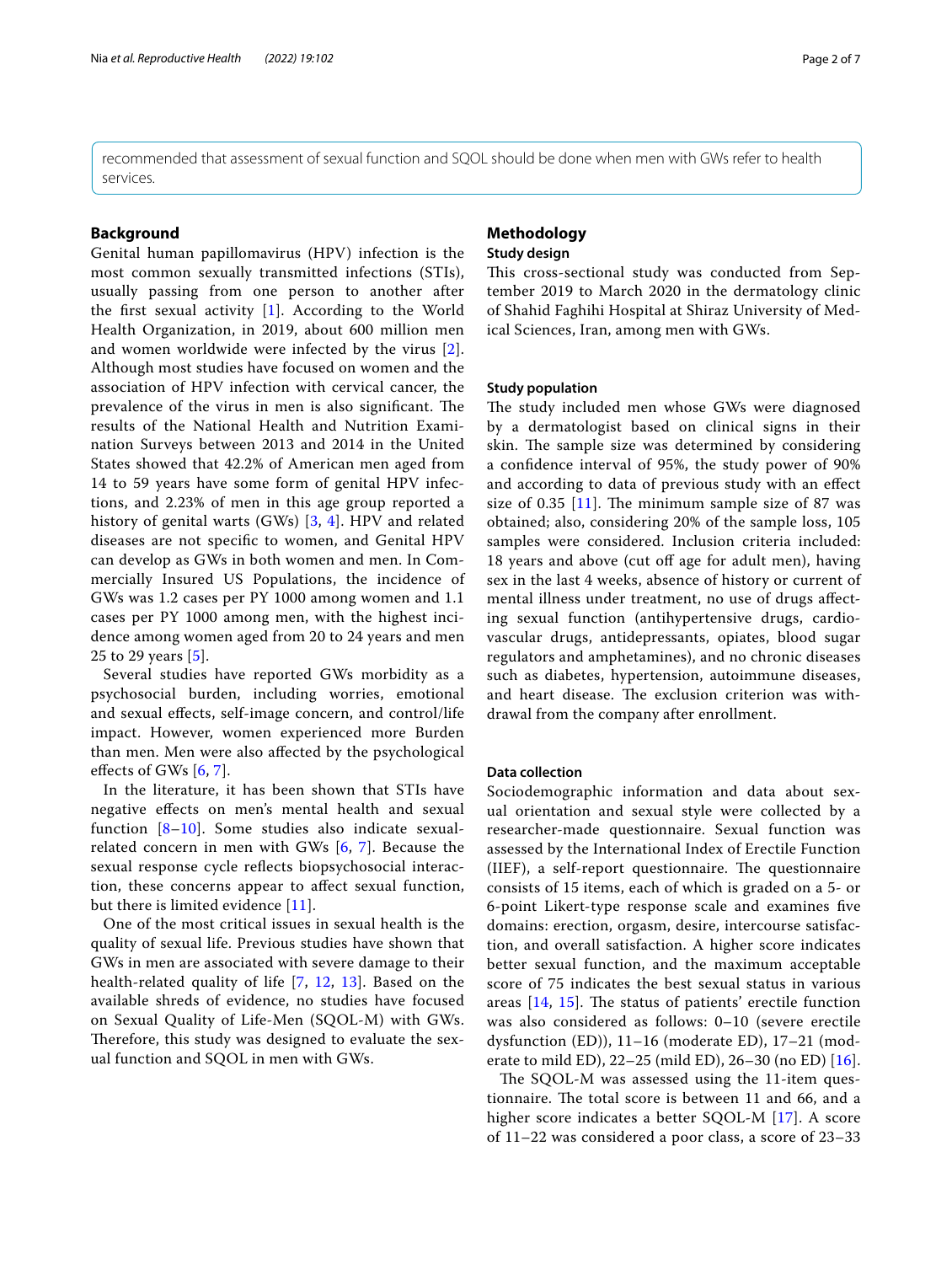was considered a middle class, and a score of 34 and above was considered a good class [[18\]](#page-5-16).

### **Ethical issues**

The research project was approved by the ethics committee of Shiraz University of Medical Sciences (IR.SUMS. REC.1398.743). Written informed consent was obtained from all the participants.

#### **Data analysis**

The data were summarized using frequencies and percentages. Continuous variables were summarized as the mean and standard deviation. Categorical variables were compared using the  $\chi^2$  test or Fisher's exact test. Correlations between variables were determined using Spearman and Pearson correlation coefficient. logistic regression analysis was used to evaluate the association between ED and SQOL-M. The data were analyzed by SPSS software version 22 (SPSS Inc., Chicago, IL, USA). P value  $<0.05$ was considered signifcant.

### **Results**

A total of 105 men completed the study. The mean age of men was  $30.86 \pm 7.3$  years, and the mean duration of GWs was  $19.92 \pm 20.45$  months. Table [1](#page-2-0) shows some demographic characteristics and their sexual relationships (Table [1\)](#page-2-0).

According to Tables [2](#page-3-0) and [3](#page-3-1), the mean score for overall sexual function in men was  $48.50 \pm 8.89$ , and according to the subscales of the IIEF Questionnaire, 35.2% of men had general dysfunction. Among the diferent domains of this disorder, the highest rate of disorder was related to the erectile domain (85.7%), and the lowest rate was related to the desire domain (5.7%).

Table [4](#page-3-2) shows that in the area of erection, most men (54.3%) experienced mild to moderate ED. The total score of IIEF and domains did not correlate with age, time since onset of genital warts, and education. The mean total score of SQOL-M in this study was  $38.36 \pm 14.47$ , and Table [4](#page-3-2) showed that 56.2% of individuals had a score of 34 and above and were classifed as the good SQOL.

The SQOL-M scores correlated significantly with education and all IIEF domains but not with age and time since the onset of GWs (Table [5\)](#page-3-3).

Logestic regression analysis revealed that ED in men was associated with 61% increase in odds of impaired SQOL (OR:1.61, 95% CI:0.09–1.08, P-value:0.023) (Table [6](#page-4-0)).

#### **Discussion**

More than one-third of men with GWs had impaired overall sexual function in this study, and ED was the most common disorder. The prevalence of ED in this group

#### <span id="page-2-0"></span>**Table 1** Baseline characteristics of participants

| <b>Variables</b>                            | Number (%)<br>$(n = 105)$ |
|---------------------------------------------|---------------------------|
| Education                                   |                           |
| Junior high school and below                | 7(6.66)                   |
| Senior high school                          | 36 (34.28)                |
| College and above                           | 62 (59.04)                |
| Marital status                              |                           |
| Permanent marriage                          | 48 (45.7)                 |
| Temporary marriage                          | 3(2.9)                    |
| Single with partner                         | 54 (51.4)                 |
| Number of intercourse in week               |                           |
| 1                                           | 26 (24.8)                 |
| $\overline{2}$                              | 41 (39)                   |
| $\geq 3$                                    | 38 (36.1)                 |
| Extramarital relationship in married people |                           |
| Yes                                         | 17 (33.3)                 |
| No                                          | 34 (66.6)                 |
| Number of partner                           |                           |
| 1                                           | 68 (64.8)                 |
| $\overline{2}$                              | 19 (18.1))                |
| 3                                           | 9(8.6)                    |
| $\geq 4$                                    | 9(8.6)                    |
| Sexual orientation                          |                           |
| Homosexual                                  | 4(3.8)                    |
| Heterosexual                                | 101 (96.1)                |
| Bisexual                                    | 0                         |
| Sexual style                                |                           |
| Vaginal                                     | 45 (42.9)                 |
| Rectal                                      | 4(3.8)                    |
| Oral                                        | 2(1.9)                    |
| Vaginal and oral                            | 21(20)                    |
| Vaginal and anal                            | 1(1)                      |
| Vaginal, oral, and anal                     | 32 (30.5)                 |
| Condom use in intercourse                   |                           |
| Yes                                         | 86 (81.9)                 |
| No                                          | 19 (18.1)                 |

was considerably higher than the pooled prevalence estimation in the general population from a meta-analysis of 11 studies (56.1%, 95% confdence interval [CI]: 40–72%) [[19\]](#page-5-17). In addition, the prevalence of mild to moderate ED in the present study was higher than that of Asian men: 5 to 31.6% vs. 54.3% [[20\]](#page-5-18). Prevalence of sexual dysfunction increases in certain conditions such as chronic diseases. Evaluation of ED using IIEF in some chronic diseases of Iranian men such as congestive heart failures, hemodialysis, diabetes mellitus type II showed that the prevalence of this disorder was about 80%, which was close to that found in men with GWs  $[19]$  $[19]$ . Therefore, it seems that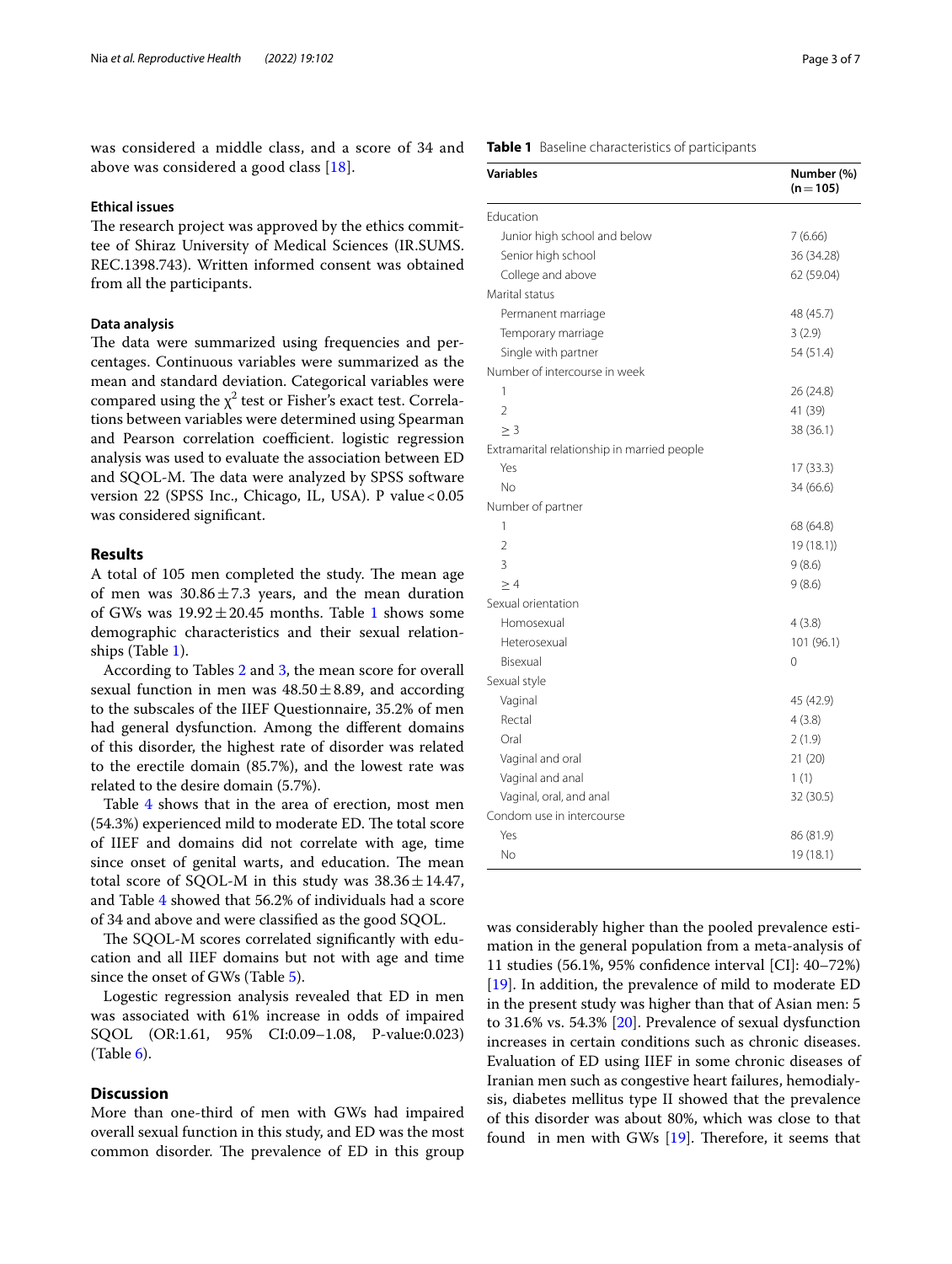| <b>IIEF domains</b> |                          |                      |               |                             |                             |                    |
|---------------------|--------------------------|----------------------|---------------|-----------------------------|-----------------------------|--------------------|
| Measure             | <b>Erectile function</b> | Orgasmic<br>function | Sexual desire | Intercourse<br>satisfaction | <b>Overall satisfaction</b> | <b>Total score</b> |
| Mean                | 20.22                    | 6.46                 | 6.76          | 8.67                        | 6.37                        | 48.50              |
| <b>SD</b>           | 4.041                    | 1.88                 | 1.59          | 2.03                        | 84. ا                       | 8.89               |
| <b>SE</b>           | 0.394                    | 0.184                | 0.155         | 0.198                       | 0.179                       | 0.868              |
| Median              | 20                       | 6                    | 6             | 9                           | 6                           | 48                 |

<span id="page-3-0"></span>**Table 2** Mean score of sexual function and subscales measured by the International Index of Erectile Function (IIEF) score in men with genital warts

<span id="page-3-1"></span>**Table 3** Frequency of sexual dysfunction measured by the International Index of Erectile Function (IIEF) score in men with genital warts

| <b>IIEF domains</b> |                          |                      |               |                             |                                         |           |
|---------------------|--------------------------|----------------------|---------------|-----------------------------|-----------------------------------------|-----------|
|                     | <b>Erectile function</b> | Orgasmic<br>function | Sexual desire | Intercourse<br>satisfaction | <b>Overall satisfaction Total score</b> |           |
| Cut of point        | < 12                     | $\leq 4$             | ≤4            | $\leq$ 6                    | $\leq$ 4                                | $\leq 30$ |
| N(%                 | 90(85.7)                 | 20(19)               | 6(5.7)        | 15(14.3)                    | 21(20)                                  | 37(35.2)  |

<span id="page-3-2"></span>**Table 4** Severity of erectile dysfunction (ED) and Sexual quality of life status measured by the Sexual Quality of Life-Men (SQOL-M) in men with genital warts

|                               | N(%       | P value |
|-------------------------------|-----------|---------|
| ED severity types             |           |         |
| Severe                        | 0         | 0.001   |
| Moderate                      | 17(16.2)  |         |
| Moderate to mild              | 57 (54.3) |         |
| Mild                          | 16(15.2)  |         |
| No ED                         | 15(14.3)  |         |
| Sexual quality of life status |           |         |
| Poor                          | 15(14.3)  | 0.001   |
| Middle                        | 31 (29.5) |         |
| Good                          | 59 (56.2) |         |

<span id="page-3-3"></span>**Table 5** Correlations of sexual quality of life (SQOL-M score) with age, time since onset of genital warts, and the International Index of Erectile Function (IIEF) domains

| Independent variable                 | <b>Correlation with</b><br>SQoL-M score | P value |
|--------------------------------------|-----------------------------------------|---------|
| Age                                  | 0.01                                    | 0.22    |
| <b>Education</b>                     | 0.27                                    | 0.004   |
| Time since onset of genital warts    | 0.05                                    | 0.54    |
| <b>IIFF</b> desire                   | 0.247                                   | 0.001   |
| <b>IIFF</b> erectile function        | 0.489                                   | 0.001   |
| IIEF orgasmic function               | 0.558                                   | 0.001   |
| <b>IIFF</b> intercourse satisfaction | 0.45                                    | 0.001   |
| <b>IIFF</b> overall satisfaction     | 0.374                                   | 0.001   |
| IIFF total score                     | 0.565                                   | 0.001   |

GWs should be considered a condition that can negatively impact male sexual function, especially erectile function. The presence of ED in men with GWs is consistent with the study of Kucukunal et al. In this study, sexual dysfunction was also more common in men with GWs compared to the control group, and these men experienced more abnormalities in sex drive, arousal, penile erection, ability to reach orgasm and satisfaction from orgasm [[11\]](#page-5-9).

Regarding the study of the sexual function of these men, the El-Hamd study aimed to assess premature ejaculation (PE) frequency and intravaginal ejaculatory latency time. The results showed that 66.7% of men with GWs had PE. However, the rate of anxiety and PE in patients with GWs and PE disorder was higher and signifcantly higher than men who had GWs but did not have PE disorder compared to the control group  $(P=0.001)$  [\[21](#page-5-19)].

The presence of sexual disorders, especially ED, in men with other STIs such as human immunodeficiency virus (HIV) and Herpes simplex virus (HSV) has also been reported, like HPV  $[8, 10]$  $[8, 10]$  $[8, 10]$  $[8, 10]$ . In these diseases, in addition to atherosclerotic changes and problems with the organic vascular component sexual function that occurs in some diseases such as HSV, seems to cause psychological distress and emotional concerns about the possibility of partner involvement and the appearance of skin lesions,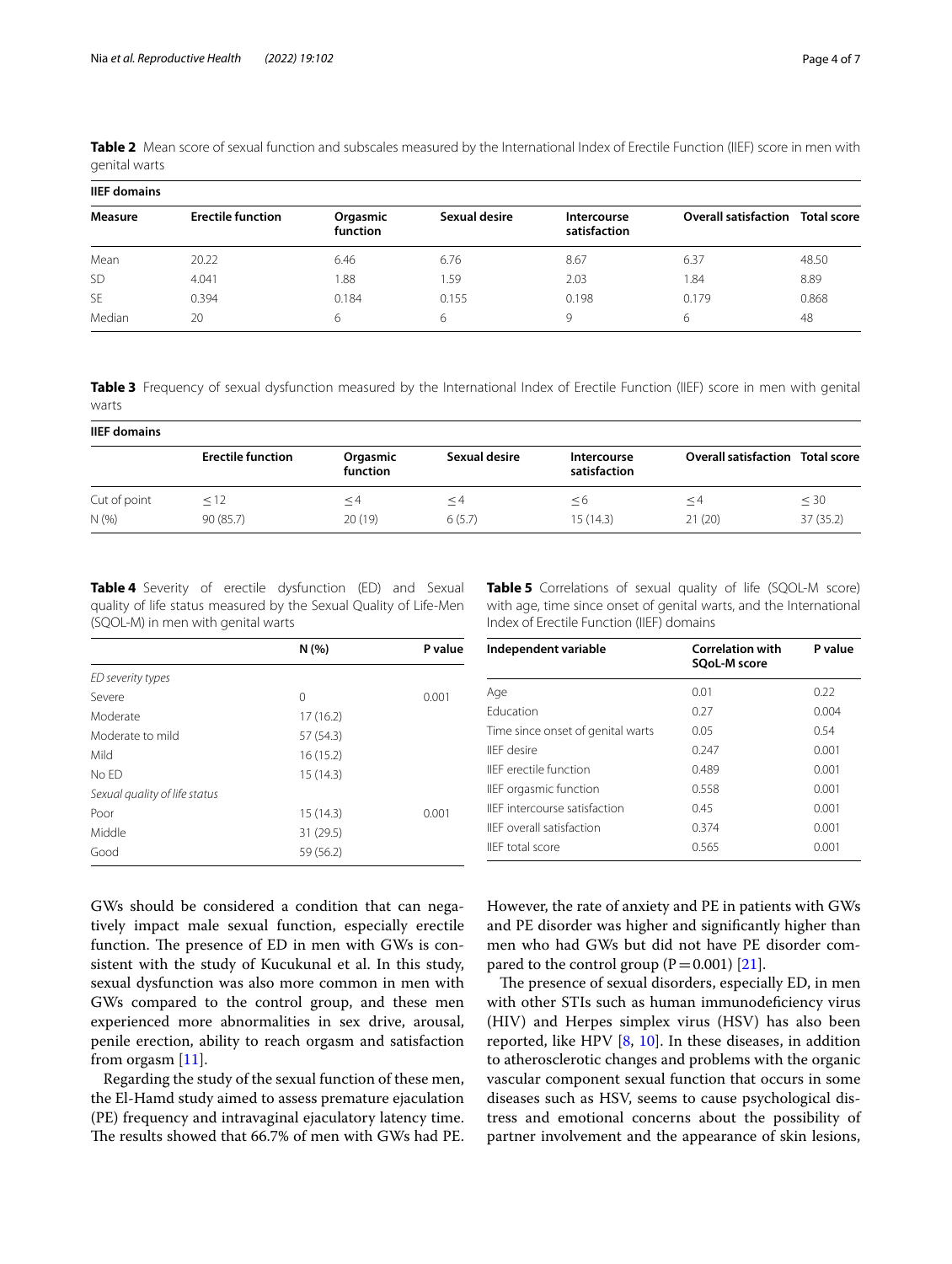| Variable                          | β       | <b>Standard error</b> | P value | Odds ratio (95%<br>confidence interval for<br>EXP(B)) |
|-----------------------------------|---------|-----------------------|---------|-------------------------------------------------------|
| Age                               | 0.05    | 0.04                  | 0.222   | $1.05(0.97 - 1.14)$                                   |
| Education                         | 0.02    | 0.16                  | 0.903   | $1.02(0.73 - 1.41)$                                   |
| Marital status                    | $-0.53$ | 0.53                  | 0.325   | $0.58(0.20 - 1.69)$                                   |
| Time since onset of genital warts | $-0.09$ | 0.01                  | 0.464   | $0.99(0.96 - 1.01)$                                   |
| IIFF* desire                      | 0.11    | 0.07                  | 0.150   | $1.11(0.96 - 1.30)$                                   |
| IFF erectile function             | 0.47    | 0.21                  | 0.023   | $1.61(1.06 - 2.43)$                                   |
| IIEF orgasmic function            | $-0.32$ | 0.22                  | 0.136   | $0.721(0.46 - 1.10)$                                  |
| IIFF intercourse satisfaction     | 0.05    | 0.15                  | 0.735   | $1.05(0.78 - 1.42)$                                   |
| <b>IFF</b> overall satisfaction   | 0.12    | 0.15                  | 0.420   | $1.12(0.84 - 1.51)$                                   |

<span id="page-4-0"></span>**Table 6** Results of logistic regression associated with sexual quality of life

\*International Index of Erectile Function (IIEF)

which can lead to the high attention to sexual perfor-mance during intercourse and lead to ED [[8,](#page-5-7) [10\]](#page-5-8).

Several studies have reported an association between age and ED. But most of these studies have focused on older men or men whose average age was over 40 years  $[22–25]$  $[22–25]$  $[22–25]$  $[22–25]$ . The absence of such an association in our study appears to be due to the low average age (approximately 30 years) of men with GWs in this study.

Published studies have reported diferent fndings of the quality of life of people with GWs. To date, no study has focused specifcally on the SQOL of people with GWs. Some of these studies suggest mild or no impairment of quality of life in men [[26,](#page-5-22) [27](#page-5-23)], and some reported that the quality of life in people (men and women) is signifcantly lower [\[12](#page-5-10), [28\]](#page-5-24). However, studies have shown that the efects of psychosocial GWs on the healthrelated quality of life of women are more signifcant than men [[12,](#page-5-10) [29](#page-5-25)]. More than half of the men had a good SQOL in the present study, and about one-third had a moderate SQOL.

In the present study, sexual dysfunction had a noticeable impact on the SQOL and ED was associated with increase in odds of impaired SQOL. The study conducted by Owiredu et al. on men and women with physical disabilities showed that sexual dysfunction was higher in this group than healthy individuals, and this dysfunction significantly affected their SQOL  $[30]$  $[30]$ . This effect was also confrmed in men with GWs and without physical disability in the present study. A review article showed that men with ED have a poor quality of life and even more economic burden than men without ED  $[31]$  $[31]$ . The fndings confrmed with Van Vo et al. study that onethird of the married men with ED reported having low quality of life [\[32\]](#page-5-28). Although, the result focused on general quality of life of men with ED, some studies revealed that ED adversely afects the relationship with a partner and decreased sexual satisfaction in their female partners [[33](#page-6-0)[–35](#page-6-1)]. It seems that ED, in addition to negatively impact on female partners' sexual life, can also impose a substantial SQOL burden in men. The issue is consistent with the results of the current study.

Some potential limitations should be discussed. Nearly all men in this study were heterosexual. Therefore the results are not generalized in men with GWs with diferent sexual orientations. This study did not consider the severity of GWs, men's stress and anxiety level, and sexual partner status in terms of sufering from GWs. Future studies should consider these variables, which may afect sexual function and SQOL.

#### **Conclusions**

The results showed that more than one-third of men with GWs had impaired overall sexual function, and most had ED. More than half of the men had a good SQOL, about a third had a moderate SQOL, and the level of sexual dysfunction clearly impacted the SQOL. ED was associated with impaired SQOL.These results could have an important application in a comprehensive and tailored view of the needs of men with GWs. Healthcare providers should pay more attention to the sexual function, and SQOL in men with GWs, as these can afect the sexual health of men and their sexual partners.

#### **Abbreviations**

ED: Erectile dysfunction; GWs: Genital warts; HIV: Human immunodefciency virus; HPV: Human papillomavirus; HSV: Herpes simplex virus; IIEF: International Index of Erectile Function; PE: Premature ejaculation; SD: Sexual dysfunction; SQOL: Sexual quality of life; SQOL-M: Sexual Quality of Life-Men; STIs: Sexually transmitted infections.

#### **Acknowledgements**

This article is the result of the MSc thesis in midwifery by Ms. Marzieh Hosseini Nia (Project No: 1398-01-08-20025) funded by the Research Deputy of Shiraz University of Medical Sciences. Hereby, authors wish to express their gratitude to all the participating patients.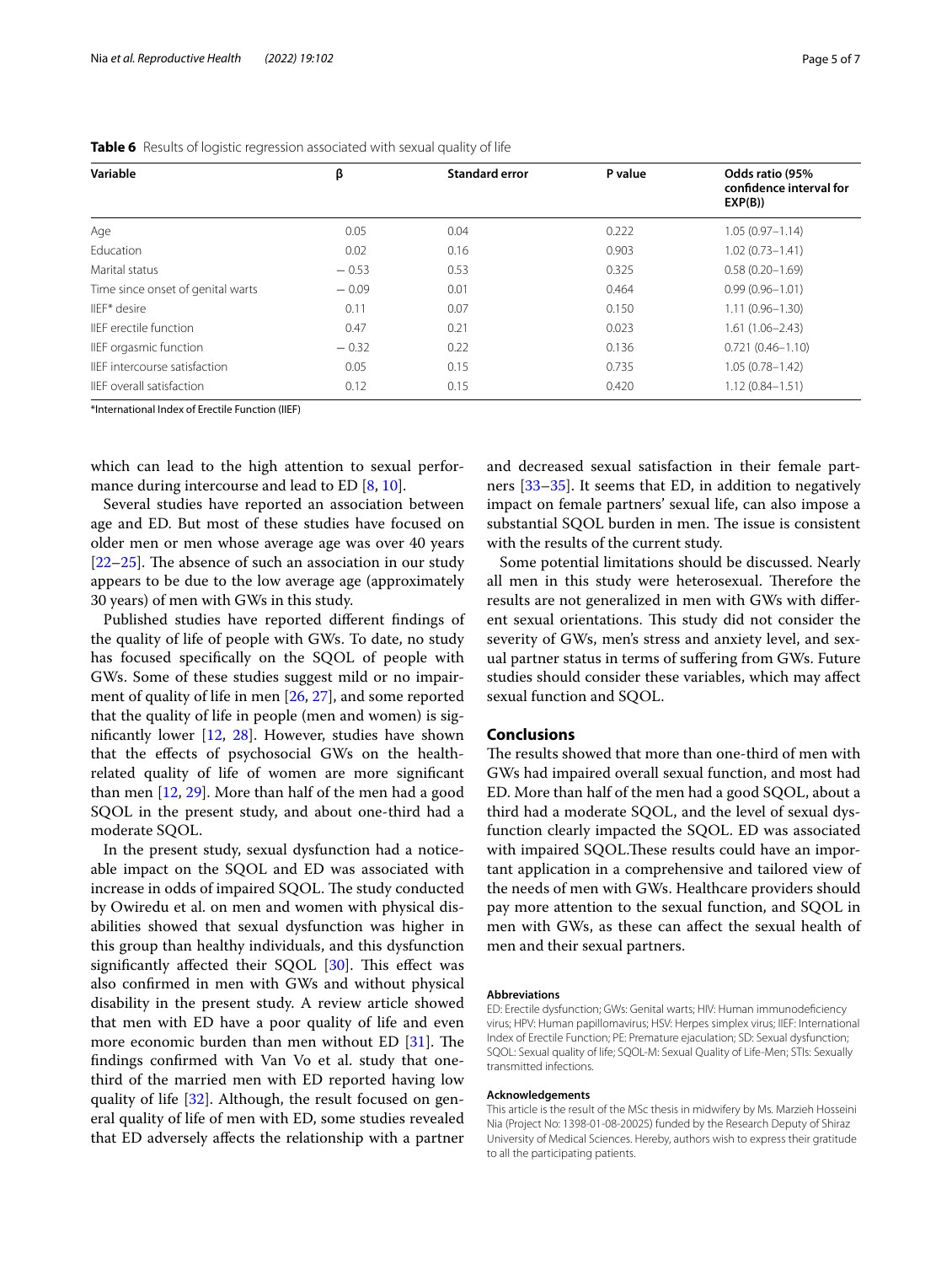#### **Author contributions**

All authors contributed to the study design. MH performed data collection. MH and RJ performed statistical analysis, interpretation of data and wrote all drafts of the manuscript. RJ, FR, and MG provided substantial feedback on the drafts of the manuscript. All authors read and approved the fnal manuscript.

#### **Funding**

This study was funded by the Research Deputy of Shiraz University of Medical Sciences (Grant Number 20025).

#### **Availability of data and materials**

The datasets used are available from the corresponding author upon reasonable request.

#### **Declarations**

#### **Ethics approval and consent to participate**

The present study protocol was reviewed and approved by the National Committee of Ethics in Biomedical Research of Shiraz University of Medical Sciences, Iran (Ethical. No. IR.SUMS.REC.1398.743). Informed consent was submitted by all subjects when they were enrolled.

#### **Consent for publication**

Not applicable.

#### **Competing interests**

The authors declare that there are no competing interests.

#### **Author details**

<sup>1</sup> Student Research Committee, Department of Midwifery, School of Nursing and Midwifery, Shiraz University of Medical Sciences, Shiraz, Iran. <sup>2</sup> Department of Midwifery, School of Nursing and Midwifery, Community Based Psychiatric Care Research Center, Shiraz University of Medical Sciences, Shiraz, Iran. <sup>3</sup> Molecular Dermatology Research Center, Shiraz University of Medical Sciences, Shiraz, Iran.

# Received: 19 November 2021 Accepted: 5 April 2022

#### **References**

- <span id="page-5-0"></span>1. Meites E, Szilagyi PG, Chesson HW, Unger ER, Romero JR, Markowitz LE. Human papillomavirus vaccination for adults: updated recommendations of the Advisory Committee on Immunization Practices. MMWR Morb Mortal Wkly Rep. 2019;68:698–702.
- <span id="page-5-1"></span>2. World Health Organization (WHO). Sexually transmitted infections: Evidence brief. 2019. Document No.: WHO/RHR/19.22. [https://apps.who.](https://apps.who.int/iris/handle/10665/329888) [int/iris/handle/10665/329888](https://apps.who.int/iris/handle/10665/329888). Accessed 15 Aug 2021.
- <span id="page-5-2"></span>3. Gargano JW, Unger ER, Liu G, Steinau M, Meites E, Dunne E, et al. Prevalence of genital human papillomavirus in males, United States, 2013–2014. J Infect Dis. 2017;215:1070–79.
- <span id="page-5-3"></span>4. Daugherty M, Byler T. Genital wart and human papillomavirus prevalence in men in the United States from penile swabs: results from national health and nutrition examination surveys. Sex Transm Dis. 2018;45:412–16.
- <span id="page-5-4"></span>5. Hoy T, Singhal PK, Willey VJ, Insinga RP. Assessing incidence and economic burden of genital warts with data from a US commercially insured population. Curr Med Res Opin. 2009;25:2343–51.
- <span id="page-5-5"></span>6. Qi SZ, Wang SM, Shi JF, Wang QQ, Chen XS, Sun LJ, et al. Human papillomavirus-related psychosocial impact of patients with genital warts in China: a hospital-based cross-sectional study. BMC Public Health. 2014;14:739.
- <span id="page-5-6"></span>7. Lee TS, Kothari-Talwar S, Singhal PK, Yee K, Kulkarni A, Lara N, et al. Crosssectional study estimating the psychosocial impact of genital warts and other anogenital diseases in South Korea. BMJ Open. 2019;9:e025035.
- <span id="page-5-7"></span>8. De Vincentis S, Tartaro G, Rochira V, Santi D. HIV and sexual dysfunction in men. J Clin Med. 2021;10:1088.
- 9. Brookings C, Goldmeier D, Sadeghi-Nejad H. Sexually transmitted infections and sexual function in relation to male fertility. Korean J Urol. 2013;54:149–56.
- <span id="page-5-8"></span>10. Huang CC, Chan WL, Chen YC, Chen TJ, Chung CM, Huang PH, et al. Herpes simplex virus infection and erectile dysfunction: a nationwide population-based study. Andrology. 2013;1:240–4.
- <span id="page-5-9"></span>11. Kucukunal A, Altunay IK, Mercan S. Sexual dysfunction in men sufering from genital warts. J Sex Med. 2013;10:1585–91.
- <span id="page-5-10"></span>12. Nahidi M, Nahidi Y, Saghebi A, Kardan G, Jarahi L, Aminzadeh B, et al. Evaluation of psychopathology and quality of life in patients with anogenital wart compared to control group. Iran J Med Sci. 2018;43:65–9.
- <span id="page-5-11"></span>13. Lee Mortensen G, Larsen HK. Quality of life of homosexual males with genital warts: a qualitative study. BMC Res Notes. 2010;3:280.
- <span id="page-5-12"></span>14. Rosen RC, Riley A, Wagner G, Osterloh IH, Kirkpatrick J, Mishra A. The international index of erectile function (IIEF): a multidimensional scale for assessment of erectile dysfunction. Urology. 1997;49:822–30.
- <span id="page-5-13"></span>15. Pakpour AH, Zeidi IM, Yekaninejad MS, Burri A. Validation of a translated and culturally adapted Iranian version of the International Index of Erectile Function. J Sex Marital Ther. 2014;40:541–51.
- <span id="page-5-14"></span>16. Gonzáles AI, Sties SW, Wittkopf PG, Mara LS, Ulbrich AZ, Cardoso FL, et al. Validation of the International Index of Erectile Function (IIFE) for use in Brazil. Arq Bras Cardiol. 2013;101:176–82.
- <span id="page-5-15"></span>17. Abraham L, Symonds T, Morris MF. Psychometric validation of a sexual quality of life questionnaire for use in men with premature ejaculation or erectile dysfunction. J Sex Med. 2008;5:595–601.
- <span id="page-5-16"></span>18. Maasoumi R, Mokarami H, Nazif M, Stallones L, Taban A, Yazdani Aval M, et al. Psychometric Properties of the Persian translation of the sexual quality of life–male questionnaire. Am J Mens Health. 2017;11:564–72.
- <span id="page-5-17"></span>19. Ramezani MA, Ahmadi K, Ghaemmaghami A, Marzabadi EA, Pardakhti F. Epidemiology of sexual dysfunction in Iran: a systematic review and meta-analysis. Int J Prev Med. 2015;6:43.
- <span id="page-5-18"></span>20. Irfan M, Hussain NHN, Noor NM, Mohamed M, Sidi H, Ismail SB. Epidemiology of male sexual dysfunction in Asian and European regions: a systematic review. Am J Mens Health. 2020;14:1557988320937200.
- <span id="page-5-19"></span>21. Abu El-Hamd M. Premature ejaculation among patients with genital warts: a pilot study. Sex Relatsh Ther. 2020;35:424–32.
- <span id="page-5-20"></span>22. Li C, Sun J, Zhao H, Dai T. Association between frailty and erectile dysfunction among Chinese elderly men. Biomed Res Int. 2020;2020:9247237.
- 23. Van Vo T, Hoang HD, Thanh Nguyen NP. Prevalence and associated factors of erectile dysfunction among married men in Vietnam. Front Public Health. 2017;5:94.
- 24. Paulsen LH, Sørensen Bakke L, Jarbøl DE, Balasubramaniam K, Hansen DG. Associations between lifestyle, erectile dysfunction and healthcare seeking: a population-based study. Scand J Prim Health Care. 2020;38(2):176–83.
- <span id="page-5-21"></span>25. Quilter M, Hodges L, von Hurst P, Borman B, Coad J. Male sexual function in New Zealand: a population-based cross-sectional survey of the prevalence of erectile dysfunction in men aged 40–70 years. J Sex Med. 2017;14:928–36.
- <span id="page-5-22"></span>26. Camargo CC, D'Elia MPB, Miot HA. Quality of life in men diagnosed with anogenital warts. An Bras Dermatol. 2017;92:427–29.
- <span id="page-5-23"></span>27. Kazeminejad A, Yazadani Charati J, Rahmatpour G, Masoudzadeh A, Bagheri S. Comparison of quality of life in anogenital warts with control. Tehran Univ Med J. 2019;76:692–98.
- <span id="page-5-24"></span>28. Domenech-Viñolas M, León-Maldonado L, Ramírez-Palacios P, Flores YN, Granados-García V, Brown B, et al. Incidence, psychosocial burden, and economic impact of genital warts in Mexico. Salud Publica Mex. 2018;60:624–32.
- <span id="page-5-25"></span>29. Vriend HJ, Nieuwkerk PT, van der Sande MA. Impact of genital warts on emotional and sexual well-being difers by gender. Int J STD AIDS. 2014;25:949–55.
- <span id="page-5-26"></span>30. Owiredu WK, Owusu AO, Amidu N, Quaye L, Gyasi-Sarpong CK, Dapare PP, et al. Sexual dysfunction and sexual quality of life among the physically challenged in the Kumasi metropolis, Ghana. Health Qual Life Outcomes. 2015;13:3.
- <span id="page-5-27"></span>31. Elterman DS, Bhattacharyya SK, Maflios M, Woodward E, Nitschelm K, Burnett AL. The quality of life and economic burden of erectile dysfunction. Res Rep Urol. 2021;13:79–86.
- <span id="page-5-28"></span>32. Van Vo T, Hoang HD, Thanh Nguyen NP. Prevalence and associated factors of erectile dysfunction among married men in Vietnam. Front Public Health. 2017;5:94.